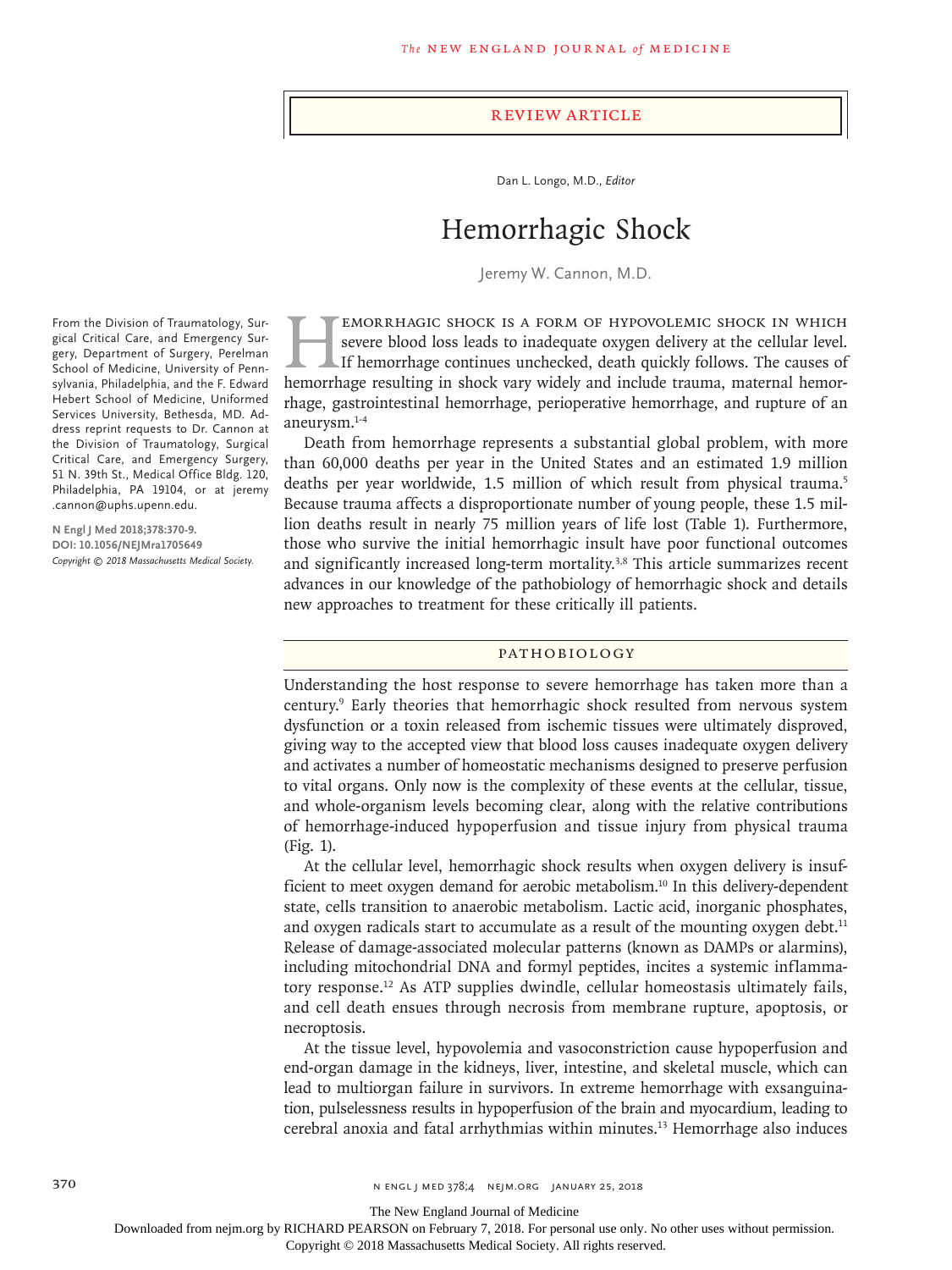| Table 1. Estimated Hemorrhage-Related Deaths per Year and Years of Life Lost in the United States and Worldwide, |  |
|------------------------------------------------------------------------------------------------------------------|--|
| According to the Cause of Hemorrhage.                                                                            |  |

| <b>Cause of Hemorrhage</b> | Deaths from<br>Hemorrhage* | U.S. Cases of Hemorrhage |                    | <b>Global Cases of Hemorrhage</b> |                    |
|----------------------------|----------------------------|--------------------------|--------------------|-----------------------------------|--------------------|
|                            |                            | No. of Deaths<br>per Yr  | Yr of Life<br>Lost | No. of Deaths<br>per Yr           | Yr of Life<br>Lost |
|                            | percent                    |                          |                    |                                   |                    |
| Abdominal aortic aneurysm  | 100                        | 9,988个                   | 65,273立            | 191,700                           | 2,881,760          |
| Maternal disorder          | 23 ∫                       | 138                      | $7.572**$          | 69,690                            | 4,298,240**        |
| Peptic ulcer disease       | 60个个                       | 1,860                    | 38.597**           | 141,000                           | 3,903,600**        |
| Trauma                     | 30加加                       | 49,440                   | 1,931,786**        | 1,481,700                         | 74,568,000**       |
| Total                      |                            | 61,426                   | 2,043,228          | 1,884,090                         | 85,651,600         |

\* This column lists the best estimates of deaths from hemorrhage as a percentage of all deaths from the given diagnosis (e.g., all deaths from abdominal aortic aneurysm are ultimately related to hemorrhage).

† Information is from Leading Causes of Death Reports, 1981–2015, Centers for Disease Control and Prevention, 2017 (https://webappa.cdc.gov/sasweb/ncipc/leadcause.html).

‡ Data are from Years of Potential Life Lost (YPLL) Reports, 1999–2015, Centers for Disease Control and Prevention, 2017 (https://webappa.cdc.gov/sasweb/ncipc/ypll10.html).

Data are from Lozano et al.<sup>5</sup>

¶ Data are from Global Health Data Exchange, 2016 (http://ghdx.healthdata.org/gbd-results-tool).

Data are from Global Health Estimates 2015: Global Deaths by Cause, Age, Sex, by Country and by Region, 2000–2015. World Health Organization, 2016 (www.who.int/healthinfo/global\_burden\_disease/estimates/en/index1.html).

\*\* Data are from Global Health Estimates 2015: Disease Burden by Cause, Age, Sex, by Country and Region, 2000–2015. World Health Organization, 2016 (www.who.int/healthinfo/global\_burden\_disease/estimates/en/index2.html).

†† Information is from Christensen et al.<sup>6</sup>

**‡‡** Information is from Kauvar et al.<sup>7</sup>

profound changes in the vascular endothelium throughout the body.14 At the site of hemorrhage, the endothelium and blood act synergistically to promote thrombus formation. However, the mounting oxygen debt and the catecholamine surge eventually induce a so-called endotheliopathy through systemic shedding of the protective glycocalyx barrier.15

With hemorrhage and shock, both adaptive and maladaptive changes occur in the blood. At the site of hemorrhage, the clotting cascade and platelets are activated, forming a hemostatic plug.16 Remote from the site of hemorrhage, fibrinolytic activity increases, presumably to prevent microvascular thrombosis.<sup>17</sup> However, excess plasmin activity and autoheparinization from glycocalyx shedding can result in pathologic hyperfibrinolysis and diffuse coagulopathy.<sup>14,17,18</sup> Conversely, nearly half of patients with trauma have a hypercoagulable phenotype of fibrinolysis shutdown.18 Depleted platelet numbers, decreased platelet margination due to anemia, and reduced platelet activity also contribute to coagulopathy and increased mortality.19-22

agulopathy in patients with active bleeding.<sup>23</sup> Overzealous resuscitation with crystalloid dilutes the oxygen-carrying capacity and clotting factor concentrations. Infusion of cold fluids exacerbates the heat lost from hemorrhage, depleted energy stores, and environmental exposure and leads to decreased function of the enzymes in the clotting cascade.24 Finally, overadministration of acidic crystalloid solutions worsens the acidosis caused by hypoperfusion and further impairs the function of clotting factors, resulting in a "bloody vicious cycle" of coagulopathy, hypothermia, and acidosis (Fig. 1).25

New insights into the genetic response to severe injury and hemorrhage have been gleaned from the Inflammation and the Host Response to Injury research program.<sup>26</sup> Historically, the prevailing view was that a patient's initial response to severe injury and shock was a robust, innate systemic inflammatory response syndrome (SIRS), which was followed by relative immunosuppression, termed compensatory antiinflammatory response syndrome (CARS), and then eventual recovery. If there were any complications, the cycle would reset with another SIRS,

Iatrogenic factors can further exacerbate co-

The New England Journal of Medicine

Downloaded from nejm.org by RICHARD PEARSON on February 7, 2018. For personal use only. No other uses without permission.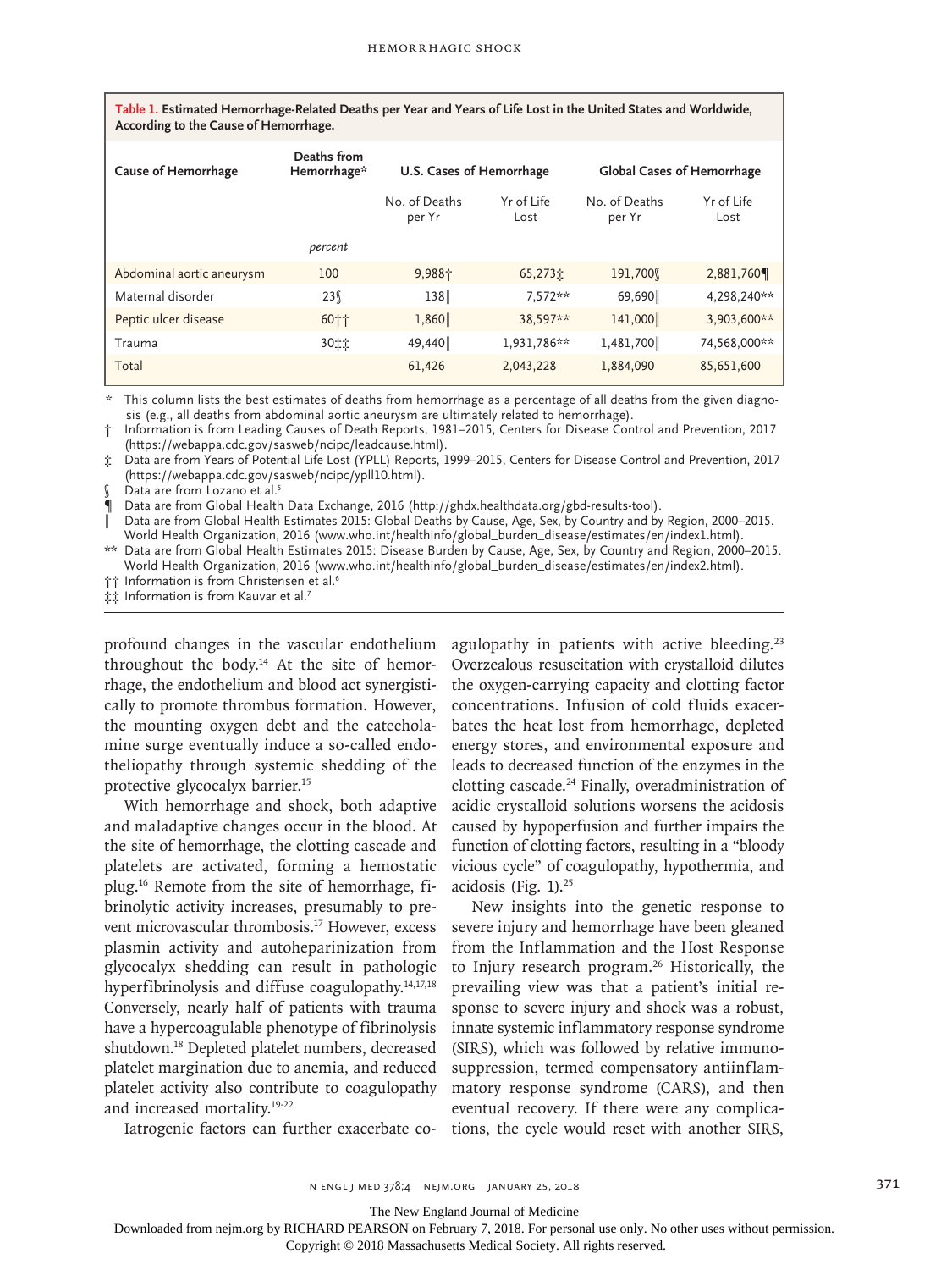### **The NEW ENGLAND JOURNAL of MEDICINE**



372 n engl j med 378;4 nejm.org January 25, 2018

The New England Journal of Medicine

Downloaded from nejm.org by RICHARD PEARSON on February 7, 2018. For personal use only. No other uses without permission.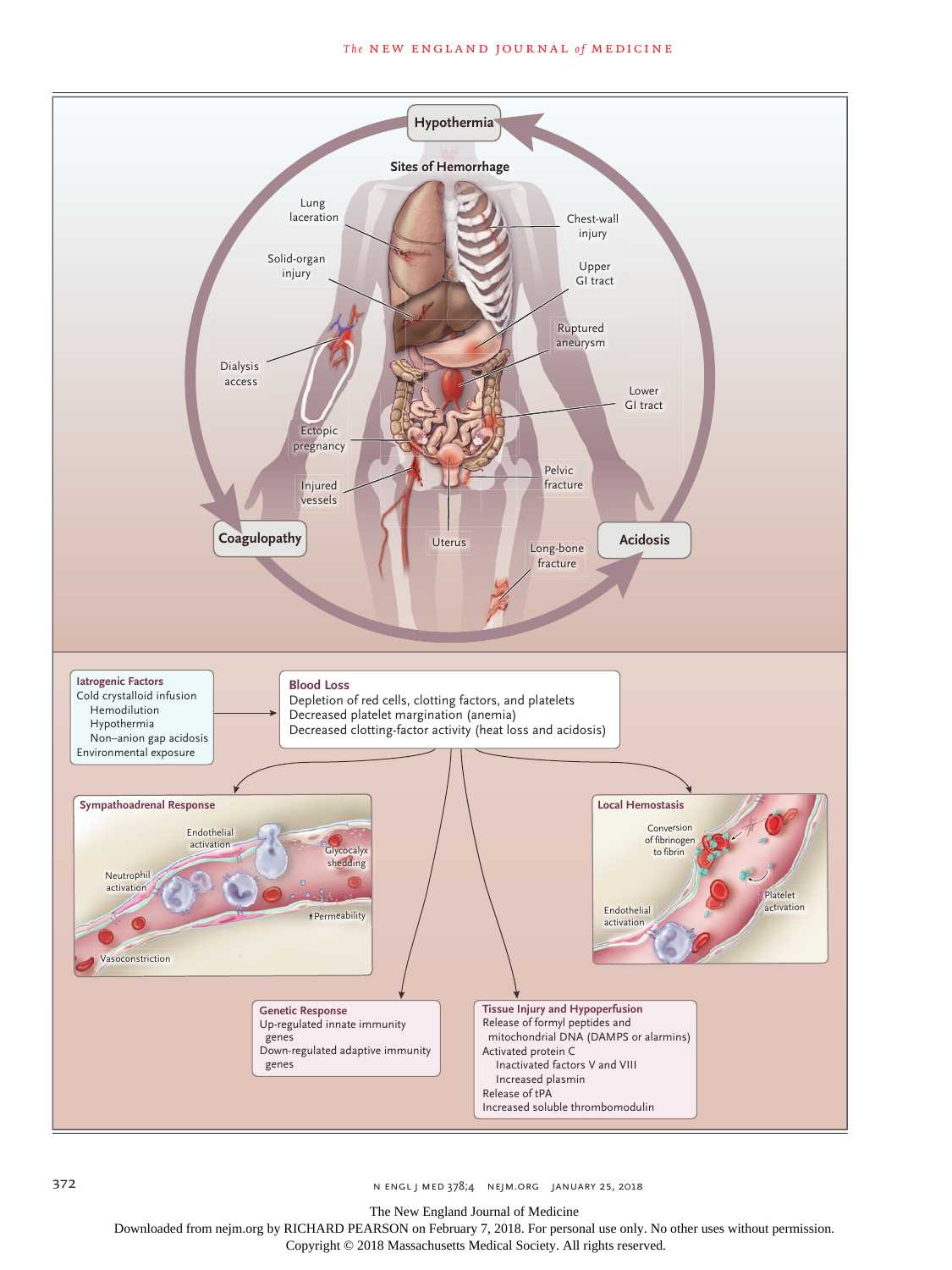**Figure 1 (facing page). Pathobiology of Hemorrhagic Shock.** The combined effects of intravascular volume depletion, loss of red-cell mass and procoagulant elements, simultaneous activation of the hemostatic and fibrinolytic systems, compensatory mechanisms, and iatrogenic factors contribute to the phenotype of coagulopathy, hypothermia, and progressive acidosis, which results in further derangements, ultimately leading to death. In patients with trauma, tissue injury exacerbates the coagulopathy. Shedding of the endothelial glycocalyx at sites remote from the hemorrhage leads to vascular permeability and additional inflammatory and coagulopathic stimulation. DAMPs denotes damage-associated molecular patterns, GI gastrointestinal, and tPA tissue plasminogen activator.

followed by CARS. The Inflammation and the Host Response to Injury studies have revealed, however, that soon after injury, proinflammatory and antiinflammatory innate immunity genes are up-regulated while adaptive immunity genes are simultaneously down-regulated. In patients without complications, these responses quickly return to baseline levels during recovery, whereas patients with complications have exaggerated responses that return to baseline more slowly.

# Diagnosis and Management

Early recognition of hemorrhagic shock and prompt action to stop the bleeding are lifesaving, since the median time from onset to death is 2 hours.27 Rapidly controlling the source of hemorrhage and restoring the patient's intravascular volume and oxygen-carrying capacity serve both to limit the depth and duration of the shock state and to repay the accumulated oxygen debt, in the hope that the debt is repaid before shock becomes irreversible.<sup>10</sup>

## **Prehospital Care**

As with other time-sensitive conditions, such as myocardial infarction and stroke, the chain of survival for patients with severe bleeding starts in the prehospital setting (Fig.  $2$ ).<sup>28</sup> With limited options for resuscitation and definitive hemostasis, priorities for prehospital care include minimizing further blood loss, providing limited fluid resuscitation through large-bore peripheral vascular access, and rapidly transporting the patient to a facility that can provide definitive care.

New evidence indicates that tourniquet application proximal to sites of hemorrhage in the

extremities saves lives without risking amputation or extremity dysfunction, if the patient is rapidly transported to a hospital where definitive care can be provided.<sup>29,30</sup> On the basis of this evidence, a public education program has been initiated by the American College of Surgeons and several partner organizations to train bystanders on tourniquet application and other hemorrhage-control measures.<sup>31</sup> Guidelines for providing first aid<sup>32</sup> and prehospital care<sup>33</sup> now endorse tourniquet application when direct pressure is ineffective or impractical. For large bleeding wounds in junctional locations where a tourniquet cannot be applied (e.g., axilla or groin [Fig. 2]), a number of new hemostatic dressings have shown some benefit.<sup>34</sup>

Numerous studies have evaluated prehospital resuscitation, particularly in the case of patients with severe injuries from trauma. Delaying resuscitation (i.e., withholding intravenous fluid until the moment of definitive hemostasis), a concept first espoused by Walter B. Cannon, improves survival among patients with penetrating trauma to the torso who receive care in an urban trauma center,<sup>35</sup> probably because this approach averts dilutional coagulopathy. The Resuscitation Outcomes Consortium found no benefit of either hypertonic saline or hypertonic dextran as compared with normal saline for prehospital resuscitation in a mixed population of patients with blunt or penetrating trauma.<sup>36</sup> Likewise, albumin offers no benefit over crystalloid solutions.<sup>37</sup> Prehospital transfusion of red cells, plasma, or both was shown to provide a significant survival benefit in a recent retrospective analysis of matched cohorts of patients with combat-related trauma,38 and several ongoing clinical trials are evaluating the usefulness of this approach in civilians. Currently, however, most prehospital providers use a small volume of crystalloid as needed to maintain mentation and a palpable radial pulse in patients with severe bleeding.<sup>39</sup>

Rapid transport to a hospital capable of providing care for critically ill patients is essential for ensuring definitive hemostasis before hemorrhagic shock becomes irreversible. Systems-level education and policy changes have recently shortened transport times and improved survival for combat casualties.40 In some urban centers, the ultrarapid "scoop and run concept" has been extended to allow police transport for patients with penetrating trauma, $41$  ideally with tourniquets

n engl j med 378;4 nejm.org January 25, 2018 373

The New England Journal of Medicine

Downloaded from nejm.org by RICHARD PEARSON on February 7, 2018. For personal use only. No other uses without permission.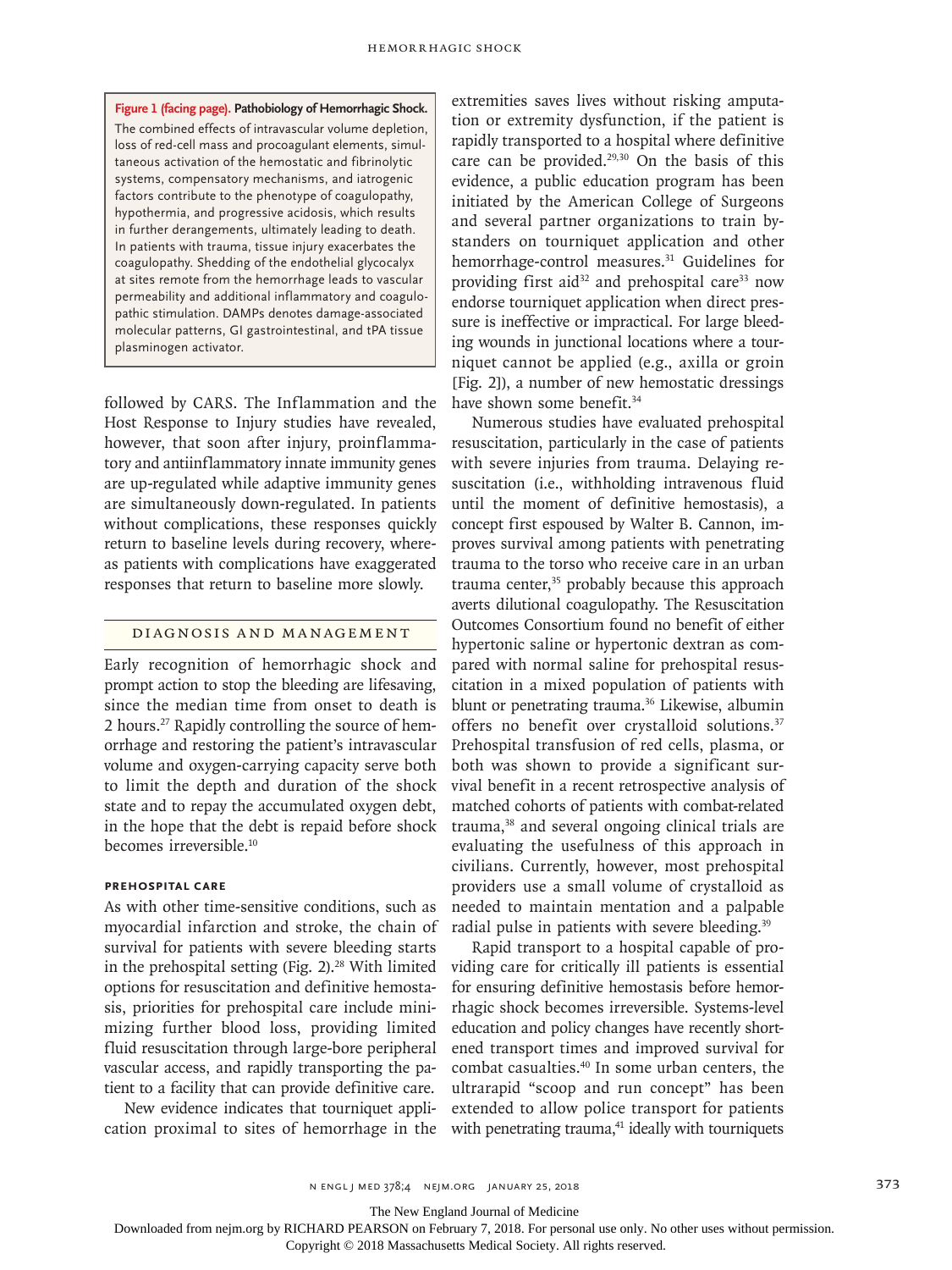#### **The NEW ENGLAND JOURNAL of MEDICINE**



## **Figure 2. Chain of Survival for Patients with Severe Hemorrhage.**

The chain starts with primary prevention and prehospital interventions. Once the patient arrives at the hospital, early recognition and resuscitation, achievement of definitive hemostasis, and subsequent actions all factor into the outcome. AAA denotes abdominal aortic aneurysm, CBC complete blood count, FAST focused assessment with sonography for trauma, TEG thromboelastography, and TEM thromboelastometry.

extremities.

# **Evaluation of Patients with Severe Hemorrhage**

applied proximal to any bleeding wounds in the subtle. In most patients, robust compensatory Signs and symptoms of hemorrhagic shock, es-clude anxiety, tachypnea, a weak peripheral pulse, pecially from occult sources of bleeding, are often and cool extremities with pale or mottled skin. mechanisms render hypotension an insensitive indicator of shock until more than 30% of the patient's blood volume has been lost (Table 2). More subtle clinical cues indicative of shock in-

374 **N ENGL J MED 378;4 NEIM.ORG JANUARY 25, 2018** 

The New England Journal of Medicine

Downloaded from nejm.org by RICHARD PEARSON on February 7, 2018. For personal use only. No other uses without permission.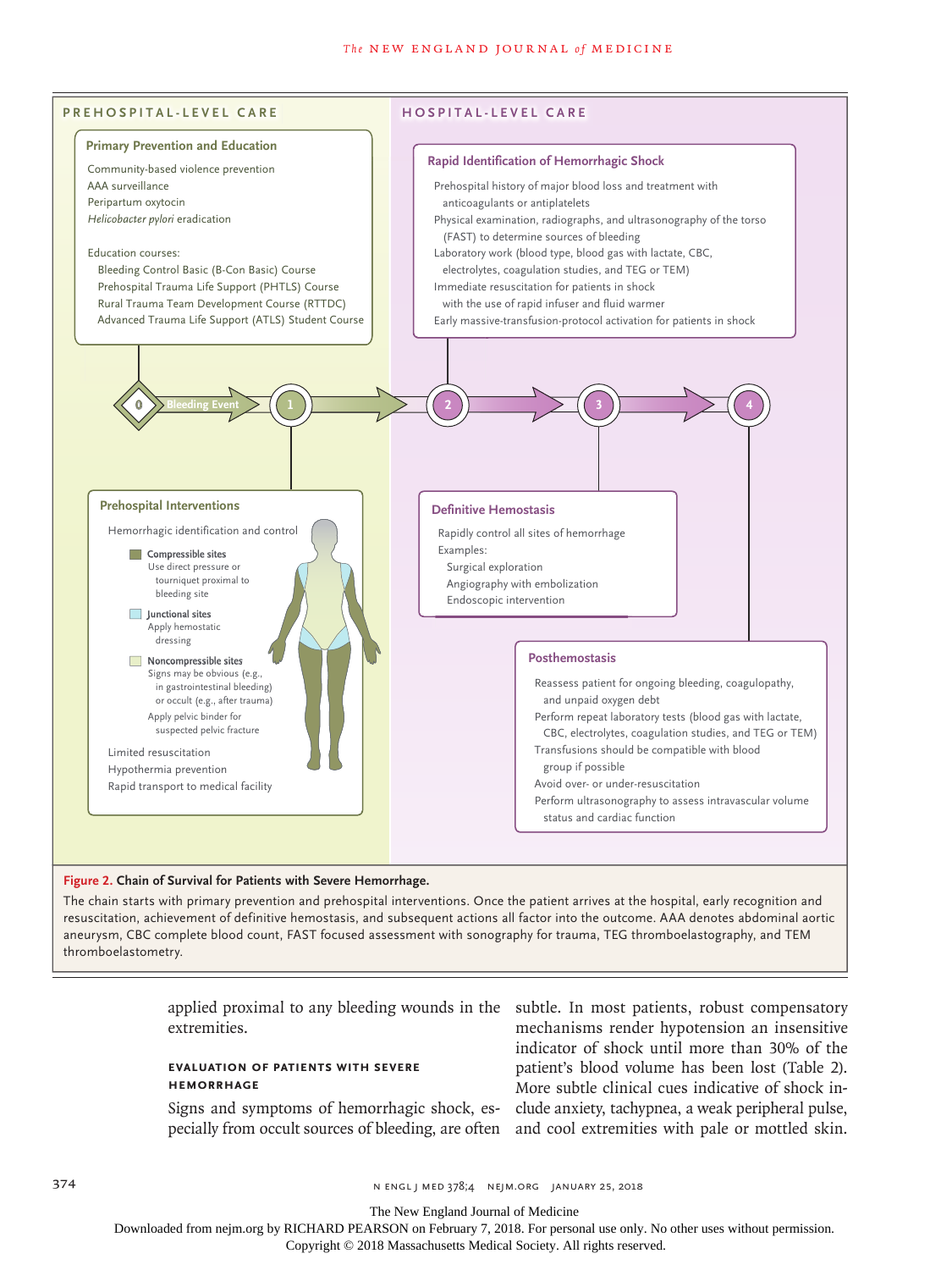|                | Table 2. Classification of Hemorrhagic Shock.* |                   |                                 |                          |                     |                      |
|----------------|------------------------------------------------|-------------------|---------------------------------|--------------------------|---------------------|----------------------|
| Shock<br>Class | <b>Blood Loss</b>                              | <b>Heart Rate</b> | <b>Blood</b><br><b>Pressure</b> | Pulse<br><b>Pressure</b> | Respiratory<br>Rate | <b>Mental Status</b> |
|                | $ml$ (%)                                       | beats/min         |                                 |                          | breaths/min         |                      |
|                | < 750(15)                                      | $<$ 100           | Normal                          | Normal                   | $14 - 20$           | Slightly anxious     |
| Ш              | 750-1500 (15-30)                               | $100 - 120$       | Normal                          | Narrowed                 | $20 - 30$           | Mildly anxious       |
| $\mathbf{III}$ | 1500-2000 (30-40)                              | $120 - 140$       | Decreased                       | Narrowed                 | $30 - 40$           | Anxious, confused    |
| IV             | $>2000$ ( $>40$ )                              | >140              | Decreased                       | Narrowed                 | >35                 | Confused, lethargic  |

\* Data are from the American College of Surgeons Committee on Trauma.42

† Blood-loss volume and percentage of total blood volume are for a male patient with a body weight of 70 kg.

Promising technologies that may help clinicians more quickly identify patients in shock include the compensatory reserve index<sup>43</sup> and portable incident dark-field microscopy to assess microvascular beds in real time.<sup>44</sup>

During the initial evaluation, potential sources of hemorrhage should be identified. Examples include hematemesis or hematochezia, copious vaginal bleeding, and a known history of an abdominal aortic aneurysm. In patients with trauma, bleeding from sources in the extremities is obvious before the onset of shock, but these sites may no longer be bleeding after severe hemorrhage. Also, the proximal thighs and the retroperitoneum can hold a large volume of blood that may not be readily apparent on the initial assessment. Intracavitary sources of bleeding in patients with trauma include the chest, abdomen, and pelvis. Rapid evaluation of these cavities with chest and pelvic radiographs and focused assessment with sonography for trauma (FAST) can indicate potential sites of bleeding.<sup>45</sup> Ultrasonography can also be used in patients without trauma to identify occult sources of bleeding such as a ruptured abdominal aortic aneurysm, uterine bleeding, or a ruptured ectopic pregnancy, and echocardiography can be used to assess cardiac filling and contractility.46

Laboratory measures of cellular hypoperfusion include base deficit and lactate values obtained from blood gas analysis. Other useful laboratory values in a patient with severe bleeding include hemoglobin and the international normalized ratio, which can be used to predict the need for a massive transfusion.<sup>47</sup> The platelet count and fibrinogen levels should be measured and normalized. Electrolytes, including potassium and calcium, should be measured early and often during the course of blood-product resuscitation, since they can fluctuate wildly.<sup>24,48</sup> Finally, coagulopathy should be identified and ongoing blood-product resuscitation should be guided by measuring clot-formation kinetics with the use of viscoelastic testing such as thromboelastography or rotational thromboelastometry.<sup>49</sup> Taken together, these laboratory measures will indicate the severity of shock, the need for mobilizing blood bank resources, and the presence and type of coagulopathy.

Although computed tomographic (CT) imaging is now ubiquitous in the emergency evaluation of critically ill patients, it should be performed only if the source of bleeding remains uncertain and the patient's condition has been stabilized with initial resuscitation. Often, in cases of severe hemorrhage, the patient is better served by rapid interventions that are both diagnostic and therapeutic, such as operative exploration, angiography with embolization, or gastrointestinal endoscopy.

# **Resuscitation**

Successful resuscitation requires aggressive measures to prevent the accumulation of further oxygen debt and to repay the existing oxygen debt by stanching all sources of hemorrhage and restoring the intravascular volume as quickly as possible.10 In patients with trauma, the companion concepts of damage-control surgery<sup>50</sup> and damage-control resuscitation<sup>51,52</sup> achieve these objectives. Similarly, patients with severe hemorrhage from causes other than trauma benefit from rapid localization and control of hemorrhage paired with blood-product resuscitation.

When the patient arrives at the hospital, the priorities for management of bleeding include restoration of intravascular volume and rapid control of hemorrhage as part of the damagecontrol resuscitation paradigm (Table 3). Strate-

The New England Journal of Medicine

Downloaded from nejm.org by RICHARD PEARSON on February 7, 2018. For personal use only. No other uses without permission.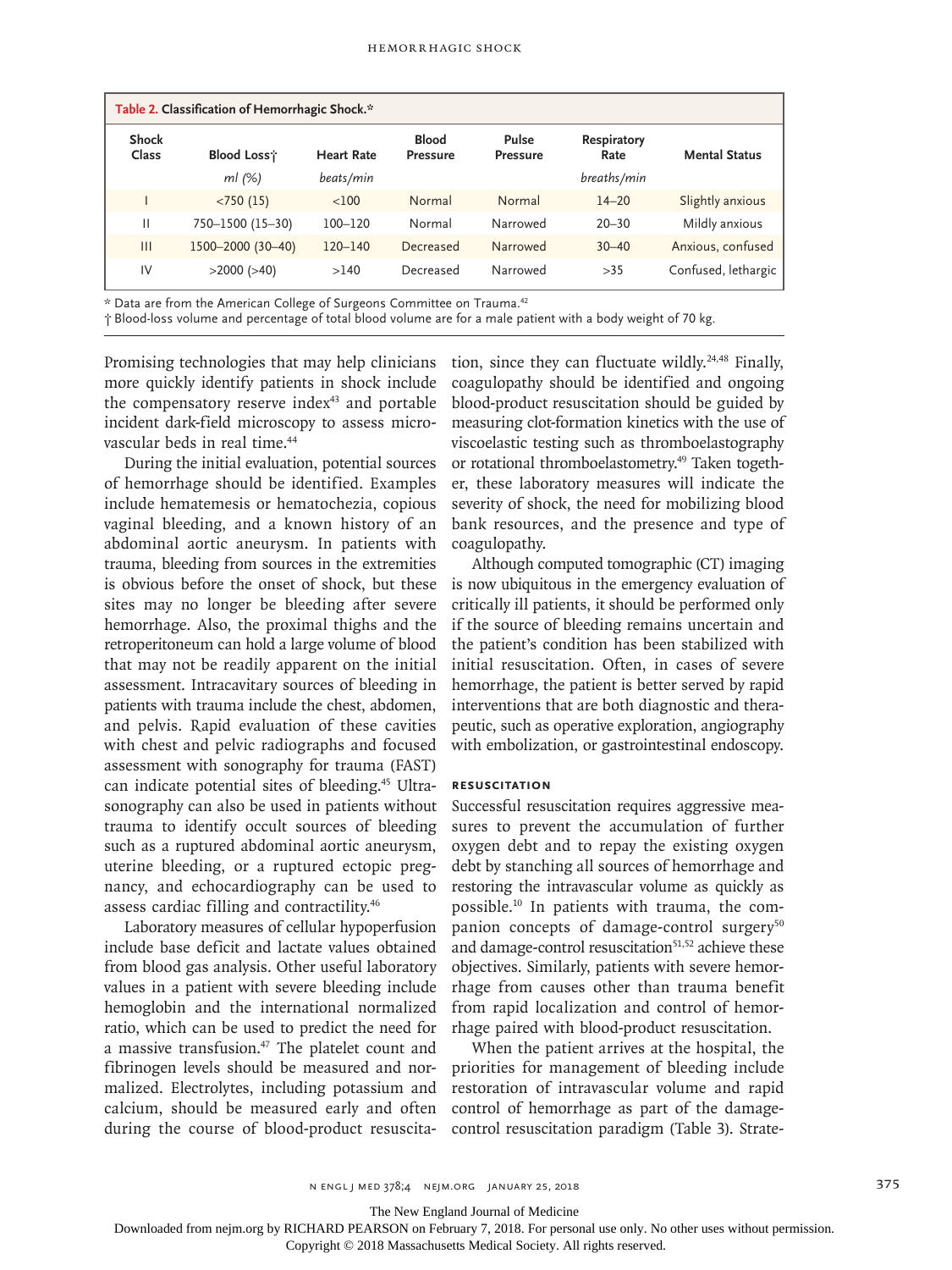|  | Table 3. Principles of Damage-Control Resuscitation. |
|--|------------------------------------------------------|
|--|------------------------------------------------------|

Avoid or correct hypothermia

- Apply direct pressure or a tourniquet proximal to sites of hemorrhage in the extremities; pack junctional wounds with hemostatic dressings
- Delay fluid administration until the time of definitive hemostasis in selected patients (those with penetrating trauma to the torso and short prehospital transport times)
- Minimize crystalloid infusions (<3 liters in the first 6 hr)
- Use a massive-transfusion protocol to ensure that sufficient blood products are rapidly available
- Avoid delays in definitive surgical, endoscopic, or angiographic hemostasis
- Minimize imbalances in plasma, platelet, and red-cell transfusions in order to optimize hemostasis
- Obtain functional laboratory measures of coagulation (e.g., by means of thromboelastography or rotational thromboelastometry) to guide the transition from empirical transfusions to targeted therapy

Selectively administer pharmacologic adjuncts to reverse any anticoagulant medications and to address persistent coagulopathy

> gies for intravascular volume restoration have come full circle over the past several decades, returning to a resuscitation approach that emphasizes use of plasma, platelets, and red cells or even whole blood.53

> Massive-transfusion protocols mobilize universal donor blood products (e.g., packed red cells, plasma, platelets, and cryoprecipitate) to the patient's bedside in prespecified ratios, along with pharmaceutical adjuncts such as calcium and tranexamic acid. These protocols provide a survival benefit for patients with acute bleeding<sup>52</sup>; any delay in activating the protocol is associated with an increase in mortality.54 Multiple scoring systems have been designed to assist treatment teams in identifying patients who may need a massive transfusion (see Table S1 in the Supplementary Appendix, available with the full text of this article at NEJM.org).

> The ratio of red cells, plasma, and platelets that is clinically beneficial has not been conclusively defined. However, two prospective studies<sup>55,56</sup> and a systematic review<sup>52</sup> indicate that a ratio of plasma to platelets to red cells that is close to 1:1:1 (i.e., 6 units of plasma and 1 unit of apheresis platelets [equivalent to approximately 6 units of pooled platelets] for every 6 units of red cells) is safe and reduces short-term mortality from hemorrhage due to trauma. For patients with hemorrhage from causes other than trauma, a recent retrospective study showed that a ratio of platelets to red cells of more than

1:2 reduced mortality in the first 48 hours, but no benefit could be identified for a plasma-tored cells ratio of this magnitude.<sup>57</sup>

All these blood products contain the anticoagulant citrate, which the liver rapidly metabolizes in healthy persons. However, in patients with hemorrhagic shock who are receiving a large volume of blood products, citrate may become toxic, with life-threatening hypocalcemia and progressive coagulopathy.<sup>48,58</sup> Thus, empirical calcium dosing during large-volume transfusions (e.g., 1 g of intravenous calcium chloride after transfusion of the first 4 units of any blood product) should be paired with frequent measurements of electrolyte levels.

Isotonic crystalloid resuscitation has been used for decades in the early management of bleeding. However, these solutions have no intrinsic therapeutic benefit except to transiently expand the intravascular volume. When isotonic crystalloid is administered in large volumes, the risk of complications, including respiratory failure, compartment syndromes (both abdominal and extremity), and coagulopathy, increases. Thus, limiting crystalloid infusions to 3 liters in the first 6 hours after arrival at the hospital is now recommended as part of a bundle of care for patients with acute bleeding from trauma.<sup>59</sup> This limit does not include blood products. As with prehospital resuscitation, described above, no benefit has been identified for the use of colloids, dextran, or hypertonic saline for the early in-hospital management of severe bleeding.

Procoagulant hemostatic adjuncts can be used to promote clot formation in patients with bleeding. Examples include activated recombinant factor VII, tranexamic acid, prothrombin complex concentrate, and fibrinogen concentrate.60 Use of these agents is considered off-label except in patients taking warfarin, for whom prothrombin complex concentrate is indicated, and patients with hemophilia, for whom activated recombinant factor VII or tranexamic acid is indicated. Potential benefits include a reduced need for massive transfusion and even reduced mortality. However, these benefits must be balanced against the potential for thrombotic complications, paradoxical hemorrhage, and multiorgan failure. Thus, use of these medications in patients with trauma should be based on careful interpretation of the original studies and current guidelines.52 Ongoing studies should clarify the

The New England Journal of Medicine

Downloaded from nejm.org by RICHARD PEARSON on February 7, 2018. For personal use only. No other uses without permission.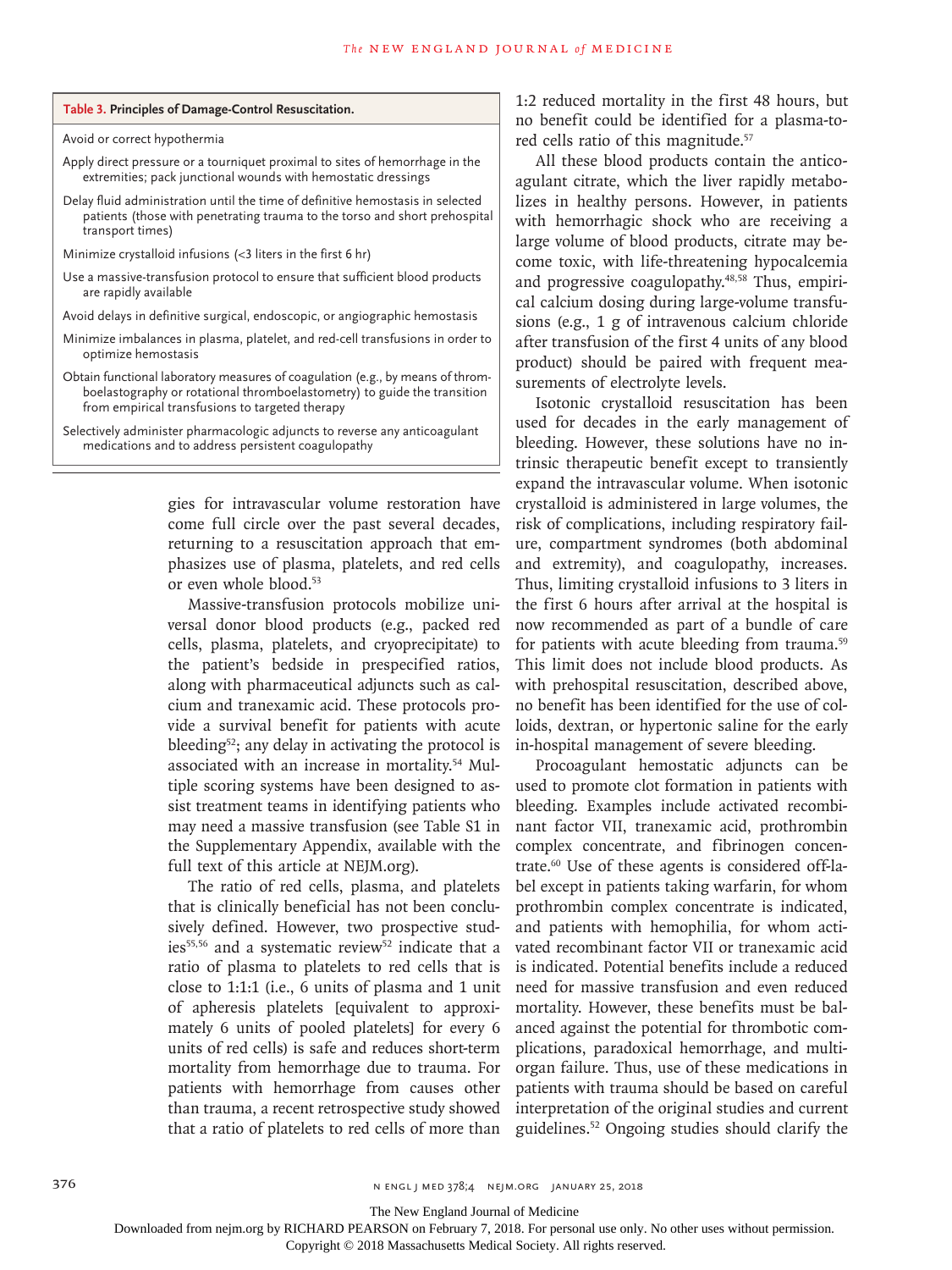appropriate use of these medications in patients with acute bleeding. At present, my hemostatic adjunct of choice is tranexamic acid, administered when the massive-transfusion protocol is activated. Vasopressin supplementation is another therapy that may reduce blood-product and fluid requirements in patients with hemorrhagic shock.<sup>61</sup>

# **Achieving Definitive Hemostasis**

All patients with severe bleeding require timely, definitive hemostasis to ensure survival (Fig. 2). A prolonged time to hemostasis has been linked to increased blood-transfusion requirements, increased mortality, or both for patients with pelvic fractures,<sup>62</sup> ruptured abdominal aortic aneurysm,<sup>63</sup> or gastrointestinal bleeding.<sup>64</sup> Patients with acute torso hemorrhage due to trauma should remain in the emergency department less than 10 minutes for initial diagnosis and resuscitation in order to mitigate the risk of death.<sup>65</sup> Patients with hemorrhage in an extremity and a confirmed need for tourniquet application should be quickly moved to the operating room for vascular exploration. For patients with multicavity torso hemorrhage, it is important to identify the cavity with the most severe bleeding at the outset, since initial surgical exploration of a body cavity with less severe bleeding increases the risk of death.66 Diagnostic adjuncts such as tube thoracostomy and FAST help ensure proper operative sequencing for such patients, whose condition is too unstable for CT. Patients with purely abdominal or pelvic bleeding from any source may benefit from endovascular occlusion of the aorta as a temporizing measure to slow hemorrhage.67 This approach, termed resuscitative endovascular balloon occlusion of the aorta (REBOA), lowers the perfusion pressure to distal sites of severe hemorrhage, increases afterload, and redistributes the remaining blood volume preferentially to the heart and brain. REBOA reduces intraoperative mortality among patients with ruptured abdominal aortic aneurysm<sup>68</sup> and is being evaluated in two prospective studies for patients with trauma (Aortic Occlusion for Resuscitation in Trauma and Acute Care Surgery [www.aast.org/Research/MultiInstitutionalStudies .aspx] and the Effectiveness and Cost-Effectiveness of REBOA for Trauma [Current Controlled Trials number, ISRCTN16184981]).<sup>69</sup> REBOA has also been used for severe gastrointestinal bleeding and peripartum hemorrhage.<sup>67</sup> For patients with acute gastrointestinal bleeding, endoscopy should be performed within 24 hours after presentation; adherence to this recommendation may, at least in part, explain the decreasing mortality associated with gastrointestinal bleeding in recent years.<sup>70,71</sup>

## **Resuscitation End Points**

After the initial course of resuscitation and definitive hemostasis, the patient should be assessed for evidence of ongoing hemorrhage, unpaid oxygen debt, anemia, coagulopathy, electrolyte derangements, and other sequelae of over- or under-resuscitation (Fig. 2).72 Bedside echocardiography can be used by critical care physicians to assess intravascular volume and cardiac function. Thromboelastography or rotational thromboelastography can be used to identify coagulation abnormalities that require further correction.<sup>49</sup> Symptomatic anemia should also be corrected to normalize intravascular volume and to repay any residual oxygen debt. Values approaching the normal range for lactate and base excess indicate that the patient is being resuscitated appropriately and that ongoing bleeding is unlikely.

#### Future Directions

A systematic and comprehensive focus on hemorrhage and injury research by the Department of Defense has led to many of the advances detailed above $28,73$ ; however, gaps in both knowledge and capability remain.<sup>74</sup> Efforts to reduce the number of potentially preventable deaths from hemorrhage must combine preventive measures<sup>75</sup> with an all-out, multidisciplinary focus on early control of hemorrhage<sup>33</sup> and a reduced time to definitive hemostasis.<sup>76</sup> New approaches to early hemorrhage control are in development, including partial REBOA, which extends the safe occlusion time while reducing the risk of distal ischemia.77 Both type O whole blood and freezedried plasma are also being investigated for early resuscitation of patients with bleeding from trauma.78,79

## Conclusions

Hemorrhagic shock is a major cause of death and disability both in the United States and globally. Through an improved understanding of the pathobiology of hemorrhage and an emphasis

The New England Journal of Medicine

Downloaded from nejm.org by RICHARD PEARSON on February 7, 2018. For personal use only. No other uses without permission.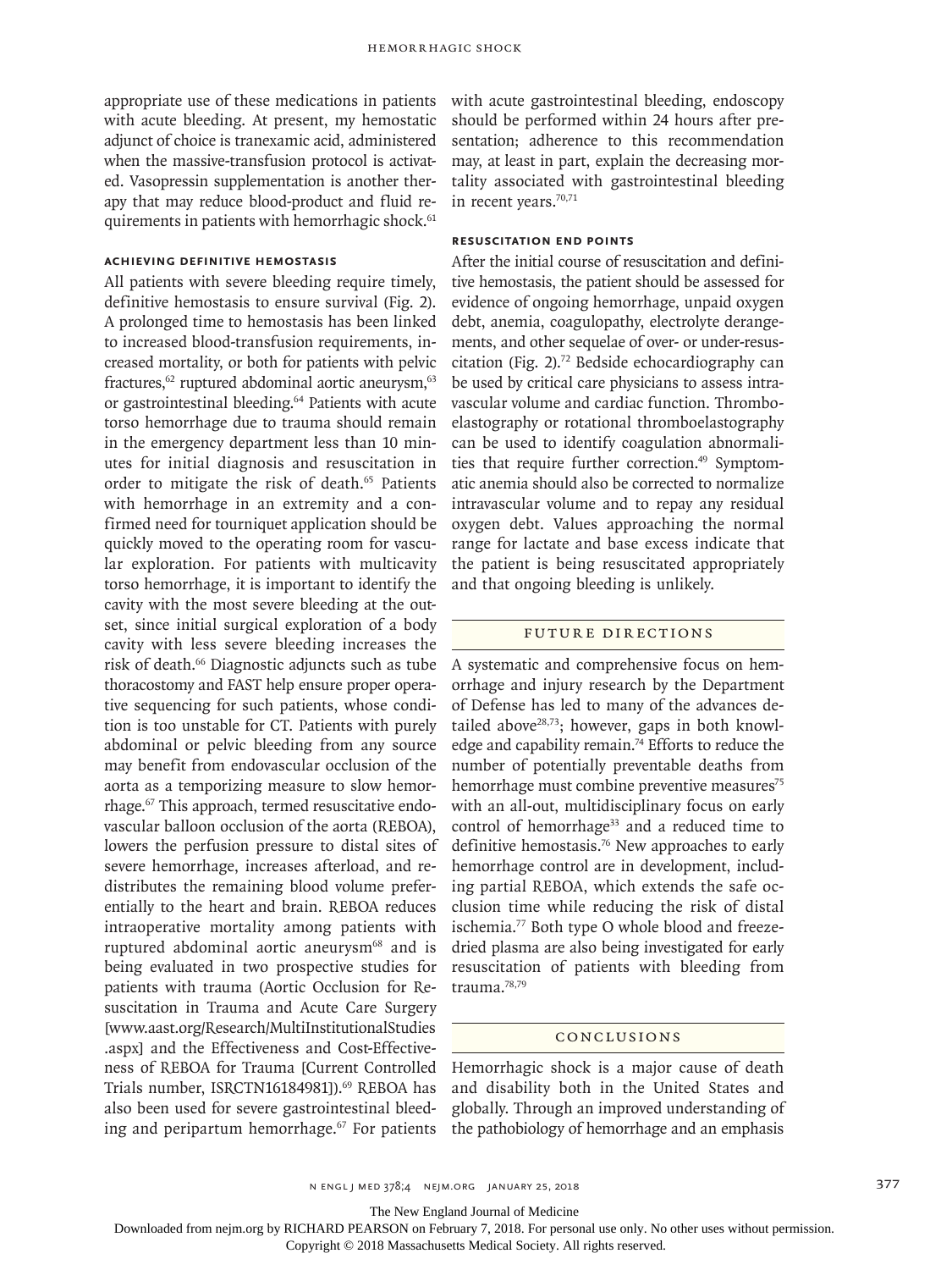on rapid achievement of definitive hemostasis, starting with prehospital care, survival of patients with massive bleeding and recovery from hemorrhagic shock are now possible. However, much work remains to be done in the areas of primary prevention, early recognition, resuscitation options, and rapid hemostasis to increase the likelihood of recovery and reduce the burden of hemorrhagic shock to zero.

The opinions expressed in this document are solely those of the author and do not represent an endorsement by or the views of the U.S. Air Force, the Department of Defense, or the U.S. government.

Dr. Cannon reports receiving simulation equipment from Prytime Medical. No other potential conflict of interest relevant to this article was reported.

Disclosure forms provided by the author are available with the full text of this article at NEJM.org.

I thank Colonel Kevin Chung, M.D., and Mark Seamon, M.D., for their insightful comments on an earlier version of the manuscript.

#### **References**

**1.** Mannucci PM, Levi M. Prevention and treatment of major blood loss. N Engl J Med 2007;356:2301-11.

**2.** Hunt BJ. Bleeding and coagulopathies in critical care. N Engl J Med 2014;370: 847-59.

**3.** Halmin M, Chiesa F, Vasan SK, et al. Epidemiology of massive transfusion: a binational study from Sweden and Denmark. Crit Care Med 2016;44:468-77.

**4.** Ruseckaite R, McQuilten ZK, Oldroyd JC, et al. Descriptive characteristics and in-hospital mortality of critically bleeding patients requiring massive transfusion: results from the Australian and New Zealand Massive Transfusion Registry. Vox Sang 2017;112:240-8.

**5.** Lozano R, Naghavi M, Foreman K, et al. Global and regional mortality from 235 causes of death for 20 age groups in 1990 and 2010: a systematic analysis for the Global Burden of Disease Study 2010. Lancet 2012;380:2095-128.

**6.** Christensen S, Riis A, Nørgaard M, Sørensen HT, Thomsen RW. Short-term mortality after perforated or bleeding peptic ulcer among elderly patients: a population-based cohort study. BMC Geriatr 2007; 7:8.

**7.** Kauvar DS, Lefering R, Wade CE. Impact of hemorrhage on trauma outcome: an overview of epidemiology, clinical presentations, and therapeutic considerations. J Trauma 2006;60:S3-11.

**8.** Mitra B, Gabbe BJ, Kaukonen K-M, Olaussen A, Cooper DJ, Cameron PA. Longterm outcomes of patients receiving a massive transfusion after trauma. Shock 2014;42:307-12.

**9.** Maier RV. Scudder oration on trauma: a century of evolution in trauma resuscitation. J Am Coll Surg 2014;219:335-45.

**10.** Barbee RW, Reynolds PS, Ward KR. Assessing shock resuscitation strategies by oxygen debt repayment. Shock 2010; 33:113-22.

**11.** Chaudry IH. Cellular mechanisms in shock and ischemia and their correction. Am J Physiol 1983;245:R117-R134.

**12.** Zhang Q, Raoof M, Chen Y, et al. Circulating mitochondrial DAMPs cause inflammatory responses to injury. Nature 2010;464:104-7.

**13.** Tisherman SA, Alam HB, Rhee PM, et al. Development of the Emergency Preservation and Resuscitation for Cardiac Arrest from Trauma clinical trial. J Trauma Acute Care Surg 2017;83:803-9.

**14.** White NJ, Ward KR, Pati S, Strandenes G, Cap AP. Hemorrhagic blood failure: oxygen debt, coagulopathy, and endothelial damage. J Trauma Acute Care Surg 2017;82:Suppl 1:S41-S49.

**15.** Johansson PI, Henriksen HH, Stensballe J, et al. Traumatic endotheliopathy: a prospective observational study of 424 severely injured patients. Ann Surg 2017; 265:597-603.

**16.** Hoffman M, Cichon LJH. Practical coagulation for the blood banker. Transfusion 2013;53:1594-602.

**17.** Chang R, Cardenas JC, Wade CE, Holcomb JB. Advances in the understanding of trauma-induced coagulopathy. Blood 2016;128:1043-9.

**18.** Moore HB, Moore EE, Liras IN, et al. Acute fibrinolysis shutdown after injury occurs frequently and increases mortality: a multicenter evaluation of 2,540 severely injured patients. J Am Coll Surg 2016;222: 347-55.

**19.** Brown LM, Call MS, Margaret Knudson M, et al. A normal platelet count may not be enough: the impact of admission platelet count on mortality and transfusion in severely injured trauma patients. J Trauma 2011;71:Suppl 3:S337-S342.

**20.** Kutcher ME, Redick BJ, McCreery RC, et al. Characterization of platelet dysfunction after trauma. J Trauma Acute Care Surg 2012;73:13-9.

**21.** Wohlauer MV, Moore EE, Thomas S, et al. Early platelet dysfunction: an unrecognized role in the acute coagulopathy of trauma. J Am Coll Surg 2012;214:739-46. **22.** Spann AP, Campbell JE, Fitzgibbon SR, et al. The effect of hematocrit on platelet adhesion: experiments and simulations. Biophys J 2016;111:577-88.

**23.** Maegele M, Schöchl H, Cohen MJ. An update on the coagulopathy of trauma. Shock 2014;41:Suppl 1:21-5.

**24.** Sihler KC, Napolitano LM. Complications of massive transfusion. Chest 2010; 137:209-20.

**25.** Cosgriff N, Moore EE, Sauaia A, Kenny-Moynihan M, Burch JM, Galloway B. Predicting life-threatening coagulopathy in the massively transfused trauma patient: hypothermia and acidoses revisited. J Trauma 1997;42:857-61.

**26.** Tompkins RG. Genomics of injury:

the Glue Grant experience. J Trauma Acute Care Surg 2015;78:671-86.

**27.** Tisherman SA, Schmicker RH, Brasel KJ, et al. Detailed description of all deaths in both the shock and traumatic brain injury hypertonic saline trials of the Resuscitation Outcomes Consortium. Ann Surg 2015;261:586-90.

**28.** National Academies of Sciences, Engineering, and Medicine. A national trauma care system: integrating military and civilian trauma systems to achieve zero preventable deaths after injury. Washington, DC: National Academies Press, 2016.

**29.** Schroll R, Smith A, McSwain NE Jr, et al. A multi-institutional analysis of prehospital tourniquet use. J Trauma Acute Care Surg 2015;79:10-4.

**30.** Kragh JF Jr, Walters TJ, Baer DG, et al. Survival with emergency tourniquet use to stop bleeding in major limb trauma. Ann Surg 2009;249:1-7.

**31.** American College of Surgeons Stop the Bleed campaign. 2017 (http://www .bleedingcontrol.org/).

**32.** Singletary EM, Charlton NP, Epstein JL, et al. Part 15: first aid: 2015 American Heart Association and American Red Cross guidelines update for first aid. Circulation 2015;132:Suppl 2:S574-S589.

**33.** Bulger EM, Snyder D, Schoelles K, et al. An evidence-based prehospital guideline for external hemorrhage control: American College of Surgeons Committee on Trauma. Prehosp Emerg Care 2014;18: 163-73.

**34.** Achneck HE, Sileshi B, Jamiolkowski RM, Albala DM, Shapiro ML, Lawson JH. A comprehensive review of topical hemostatic agents: efficacy and recommendations for use. Ann Surg 2010;251:217-28.

**35.** Bickell WH, Wall MJ Jr, Pepe PE, et al. Immediate versus delayed fluid resuscitation for hypotensive patients with penetrating torso injuries. N Engl J Med 1994; 331:1105-9.

**36.** Bulger EM, May S, Kerby JD, et al. Out-of-hospital hypertonic resuscitation after traumatic hypovolemic shock: a randomized, placebo controlled trial. Ann Surg 2011;253:431-41.

**37.** Roberts I, Blackhall K, Alderson P, Bunn F, Schierhout G. Human albumin solution for resuscitation and volume expansion in critically ill patients. Cochrane Database Syst Rev 2011;11:CD001208.

378 **378** n engl j med 378;4 nejm.org January 25, 2018

The New England Journal of Medicine